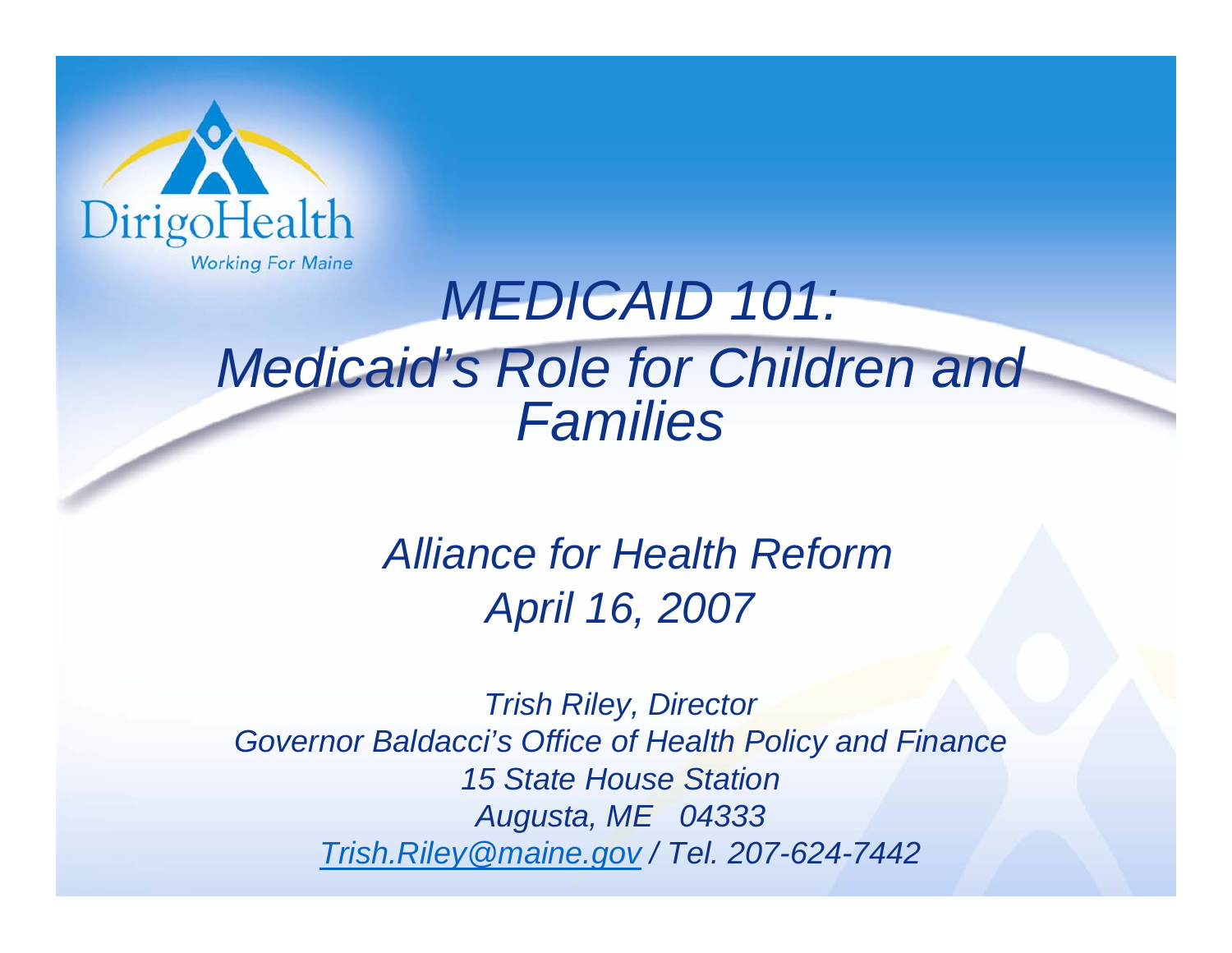# **COVERAGE MATTERS**

*• Health of families*

*• Financial stability of families*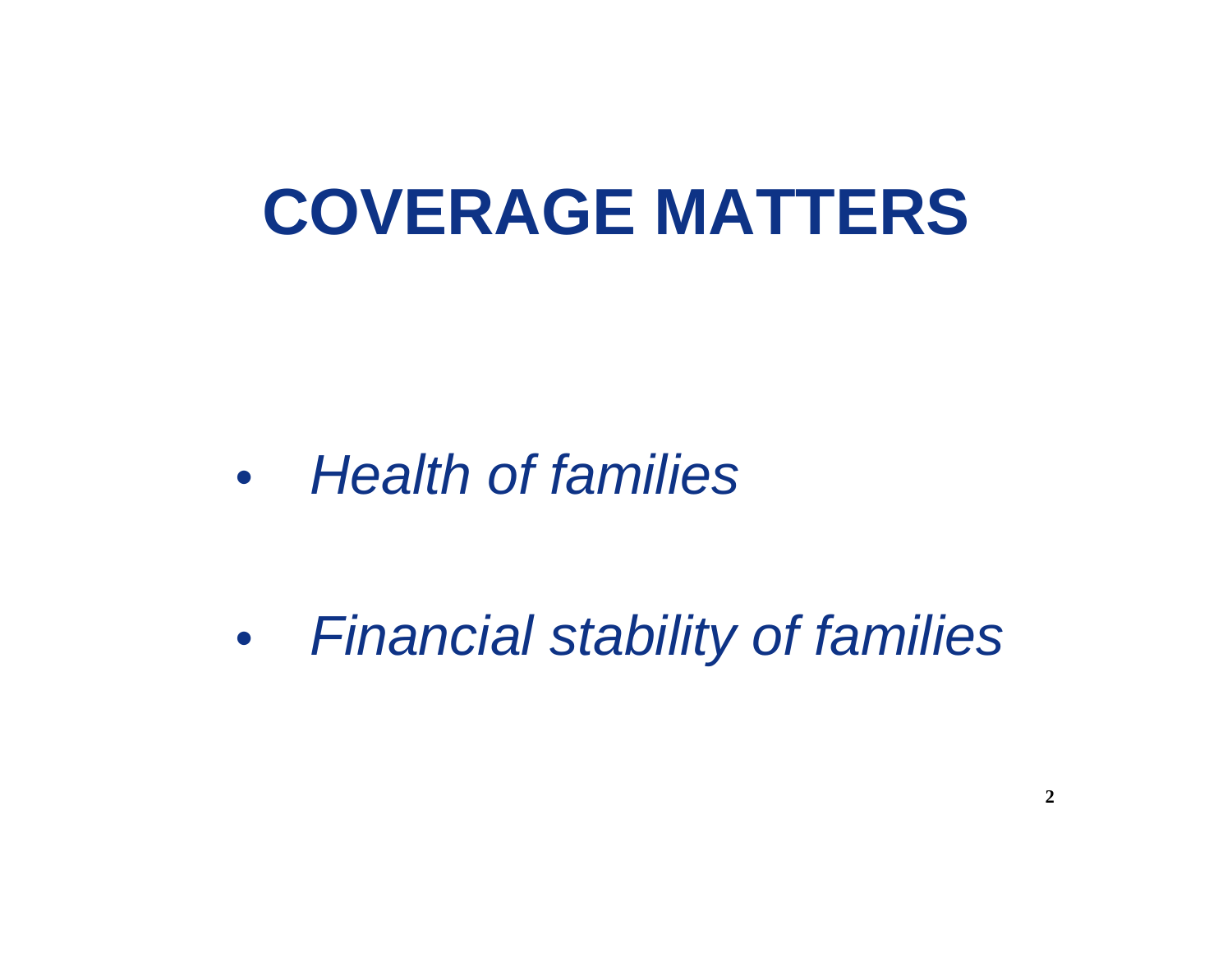## **Children's Access to Care, by Health Insurance Status, 2005**

**PrivateMedicaid/Public Uninsured**



\* MD or any health care professional, including time spent in a hospital. All estimates are age-adjusted. SOURCE: National Center for Health Statistics, CDC. 2006. Summary of Health Statistics for U.S. Children: National Health Interview Survey, 2005.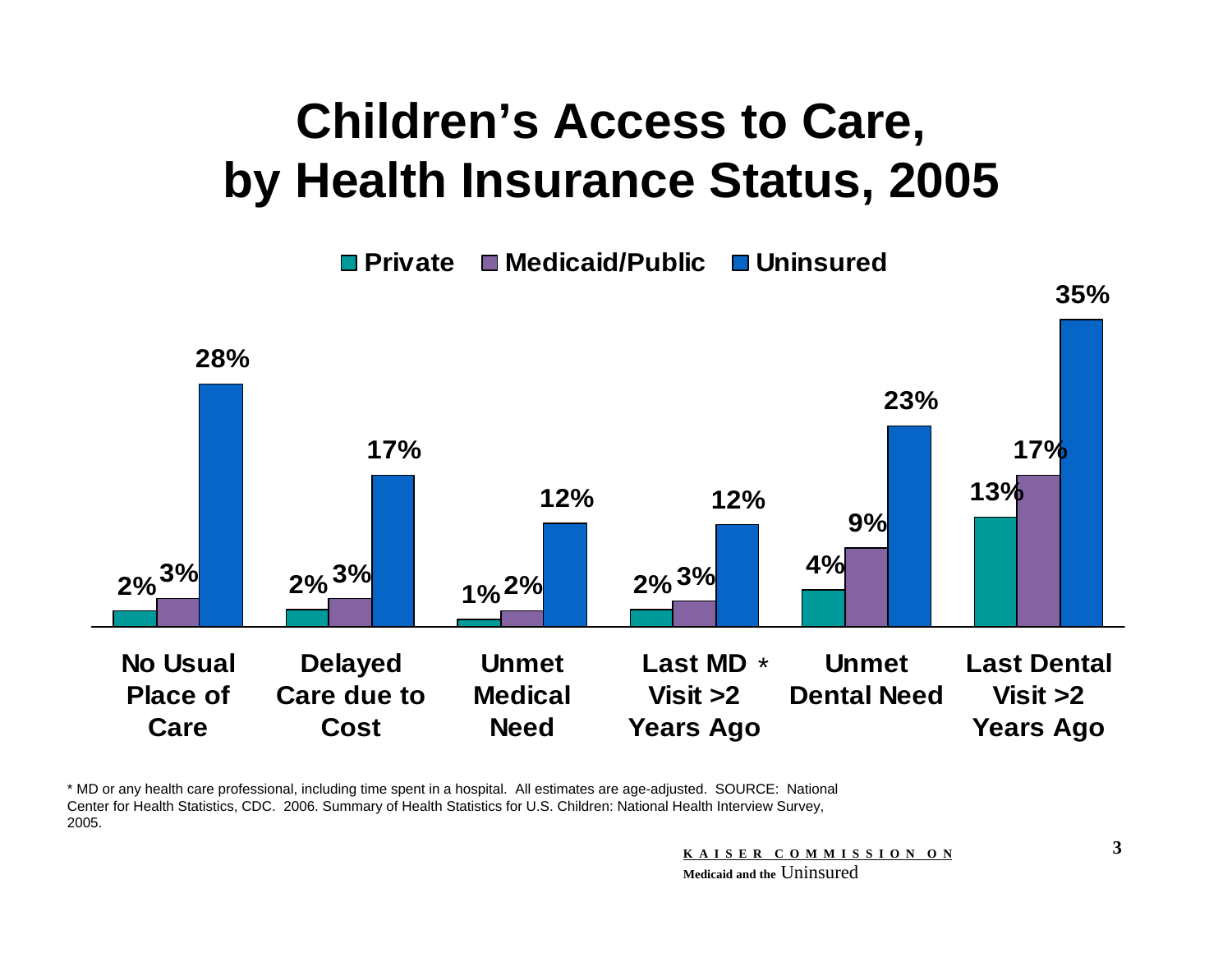# **Access to Care and Family Financial Burden for Low-Income Parents, 2005**



Low-income is less than 200% FPL. Insured includes those covered by public or private health insurance. SOURCE: 2005 Kaiser Low-Income Coverage and Access Survey.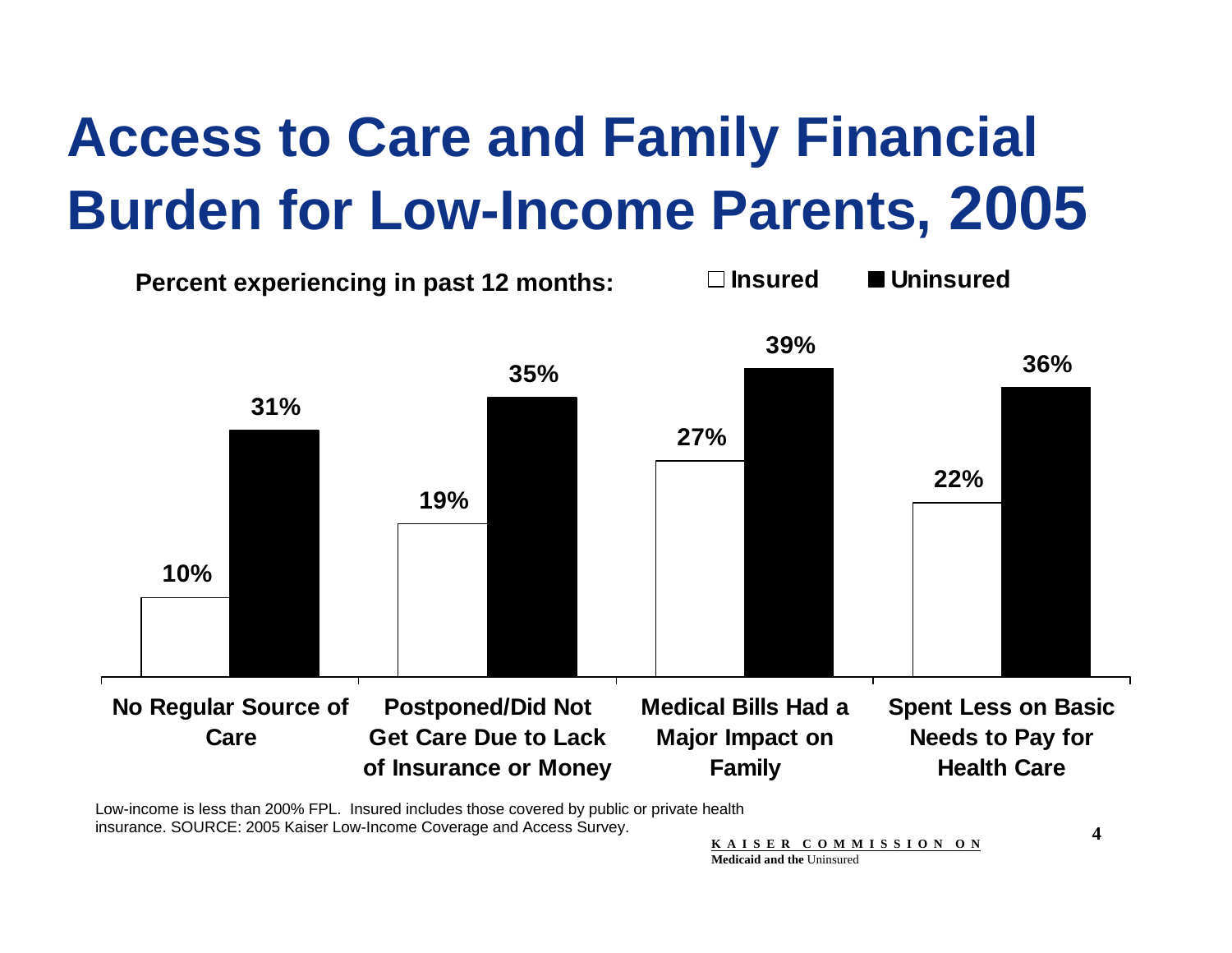#### **Percent of Adults Ages 18–64 Uninsured by State** DirigoHealth

2004–2005



Data: Two-year averages 1999–2000 and 2004–2005 from the Census Bureau's March 2000, 2001 and 2005, 2006 Current Population Surveys. Estimates by the Employee Benefit Research Institute.

#### **Source: Commonwealth Fund National Scorecard on U.S. Health System Performance, 2006**

1999–2000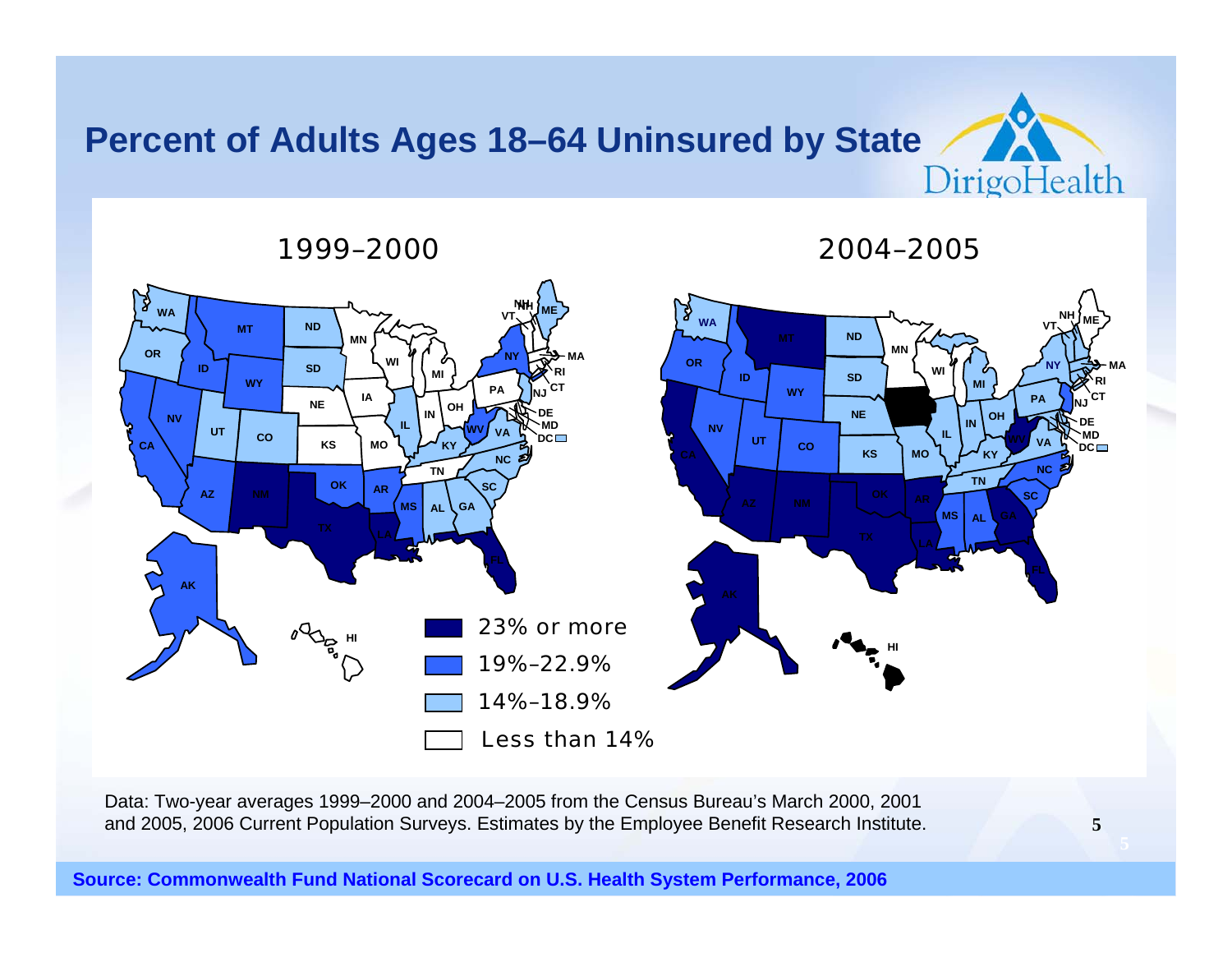# **Percentage of Children Without Health Insurance, By Poverty Level, 1997-2005**



Source: L. Ku, "Medicaid: Improving Health, Saving Lives," Center on Budget and Policy Priorities analysis of National Health Interview Survey data, August 2005. **K A I S E R C O M M I S S I O N O NMedicaid and the** Uninsured

**6**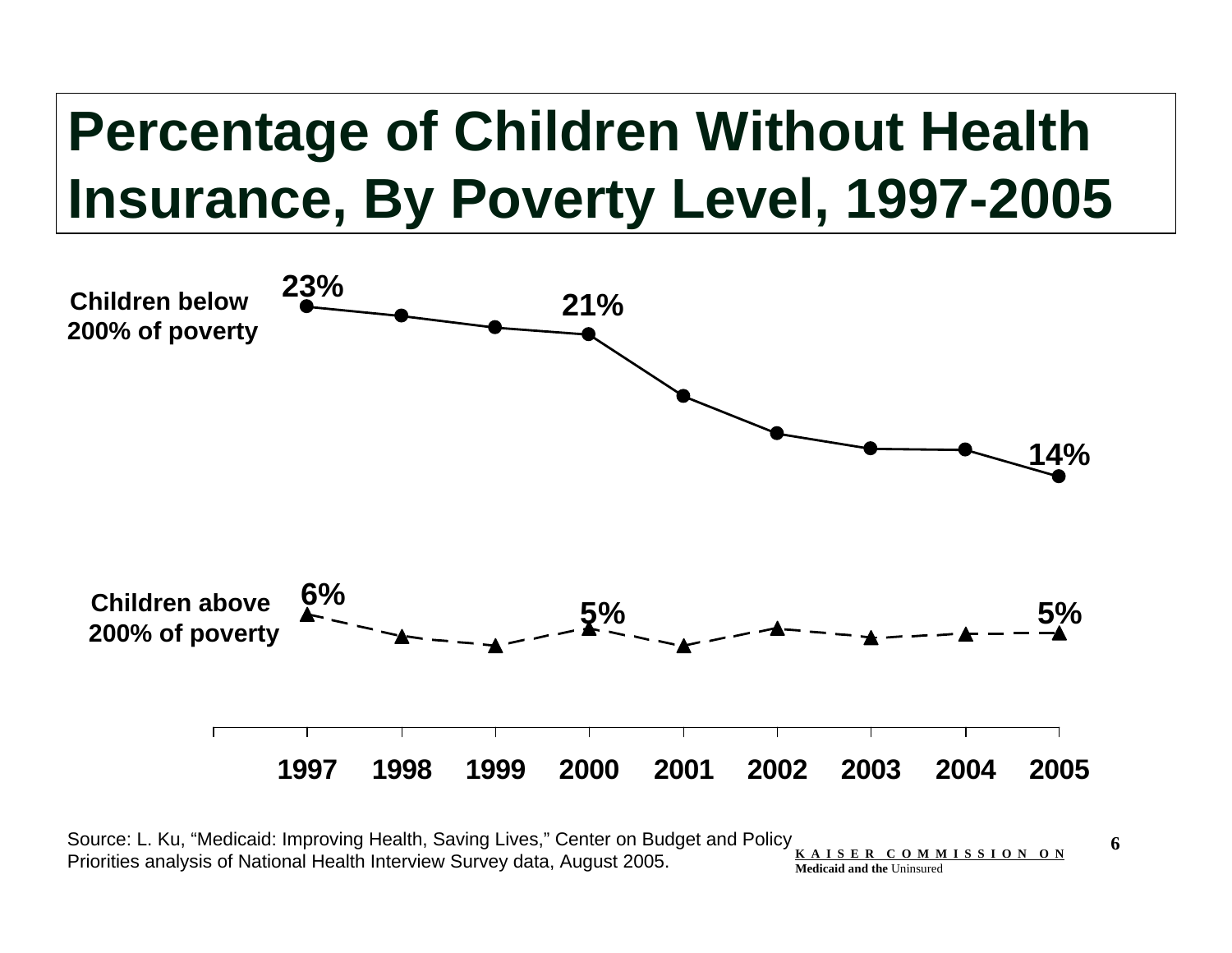- *Medicaid eligibility is complicated*
- *Medicaid does not cover all low income families*
- *Children whose parents have health coverage are more likely to see a health care provider; have well child visits. (Davidoff)* et al: Inquiry, Fall 2003)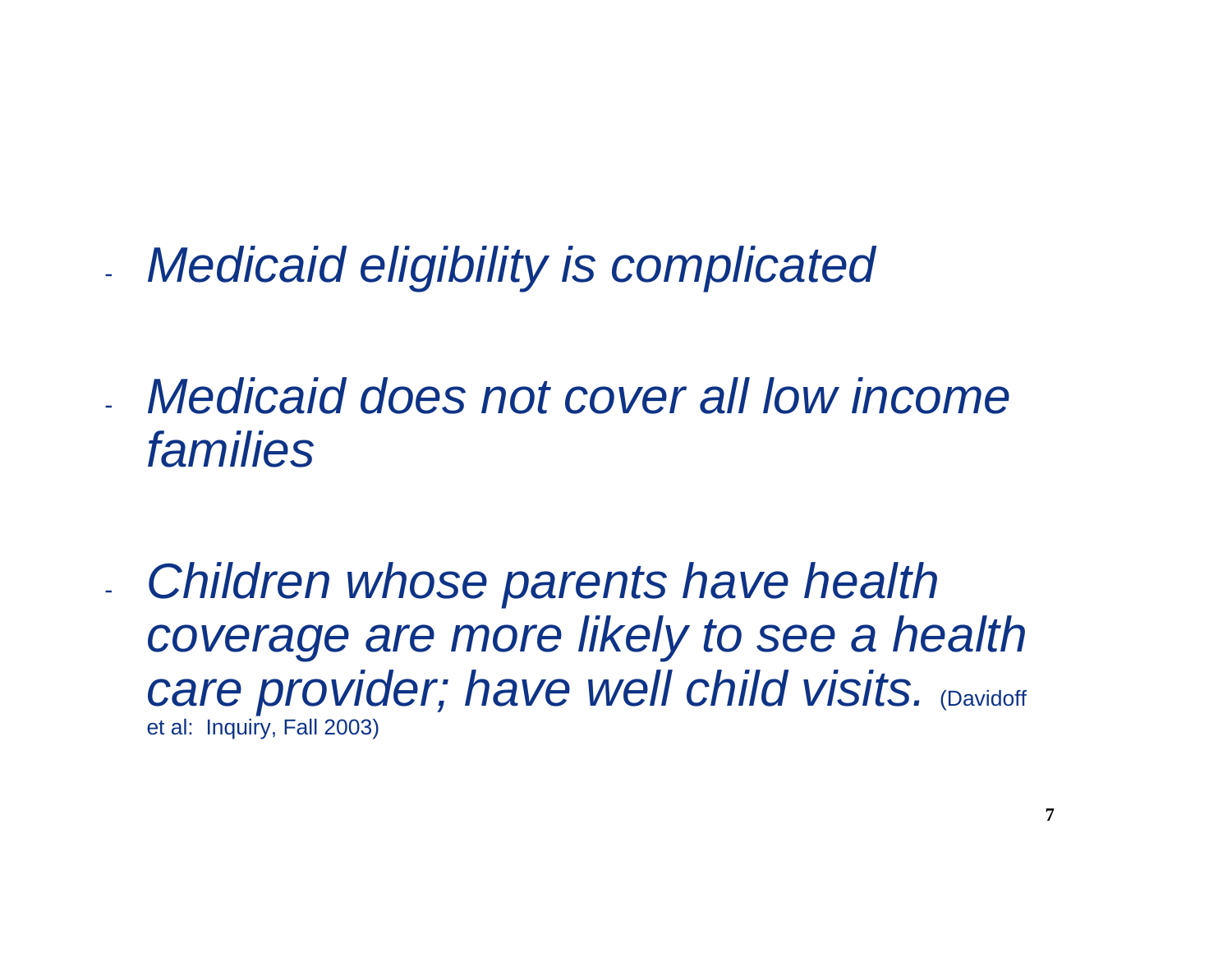## **Median Medicaid/SCHIP Income Eligibility Threshold for Children, Pregnant Women, and Working Parents, July 2006**



Note: Eligibility levels for parents based on the income threshold applied to a working parent in a family of three.

SOURCE: Based on a national survey conducted by the Center on Budget and Policy Priorities for KCMU, 2006.

**K A I S E R C O M M I S S I O N O N 8 Medicaid and the** Uninsured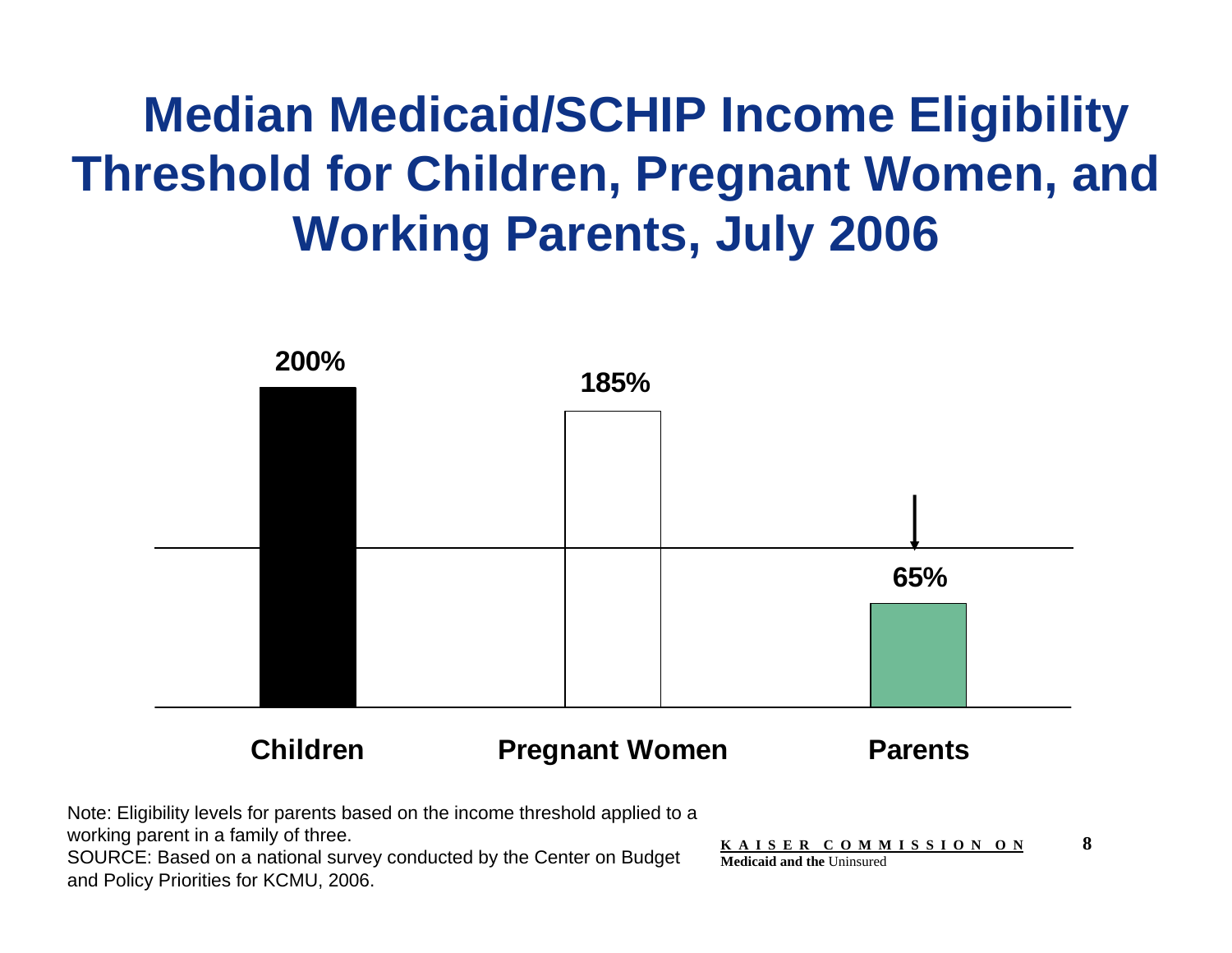## **Children's Eligibility for Medicaid/SCHIP by Income, July 2006**



\*The Federal Poverty Line (FPL) for a family of three in 2006 is \$16,600 per year.

\*\*IL uses state only funds to cover children above 200% FPL

\*\*\*PA and WV expanded coverage to > 200% FPL in 2007

SOURCE: Based on a national survey conducted by the Center on Budget and Policy Priorities for KCMU, 2006.

**Kaiser Commission onMedicaid and the Uninsured**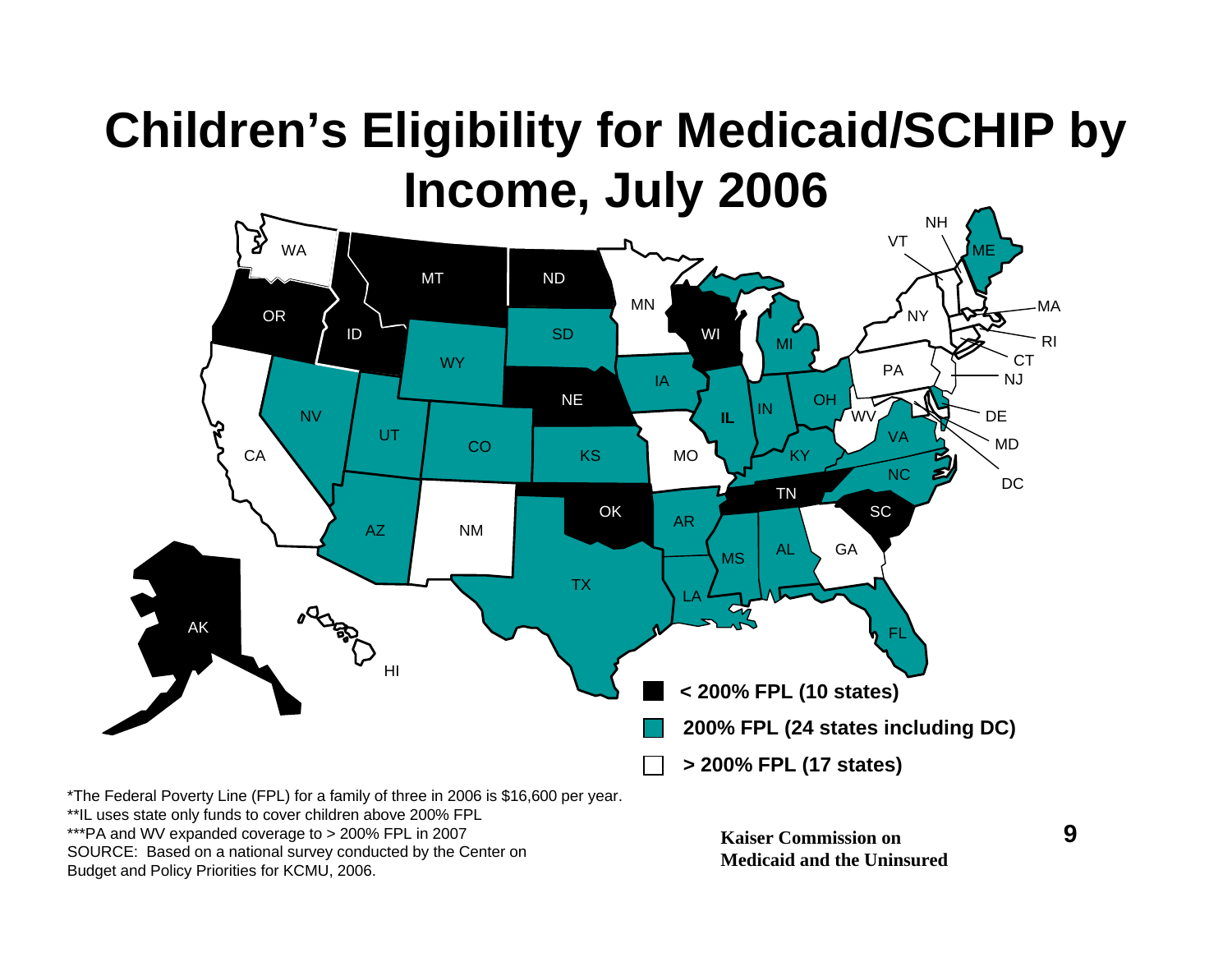#### **Income Eligibility Levels for Pregnant Women Applying for Medicaid by FPL, July 2006**



*Procedures, and Cost-Sharing Practices in Medicaid and SCHIP in 2006*, Table 4, data based on a national survey conducted by the Center on Budget and Policy Priorities for the Kaiser Commission on Medicaid and the Uninsured, January 2007. **Kaiser Commission on Medicaid and the Uninsured**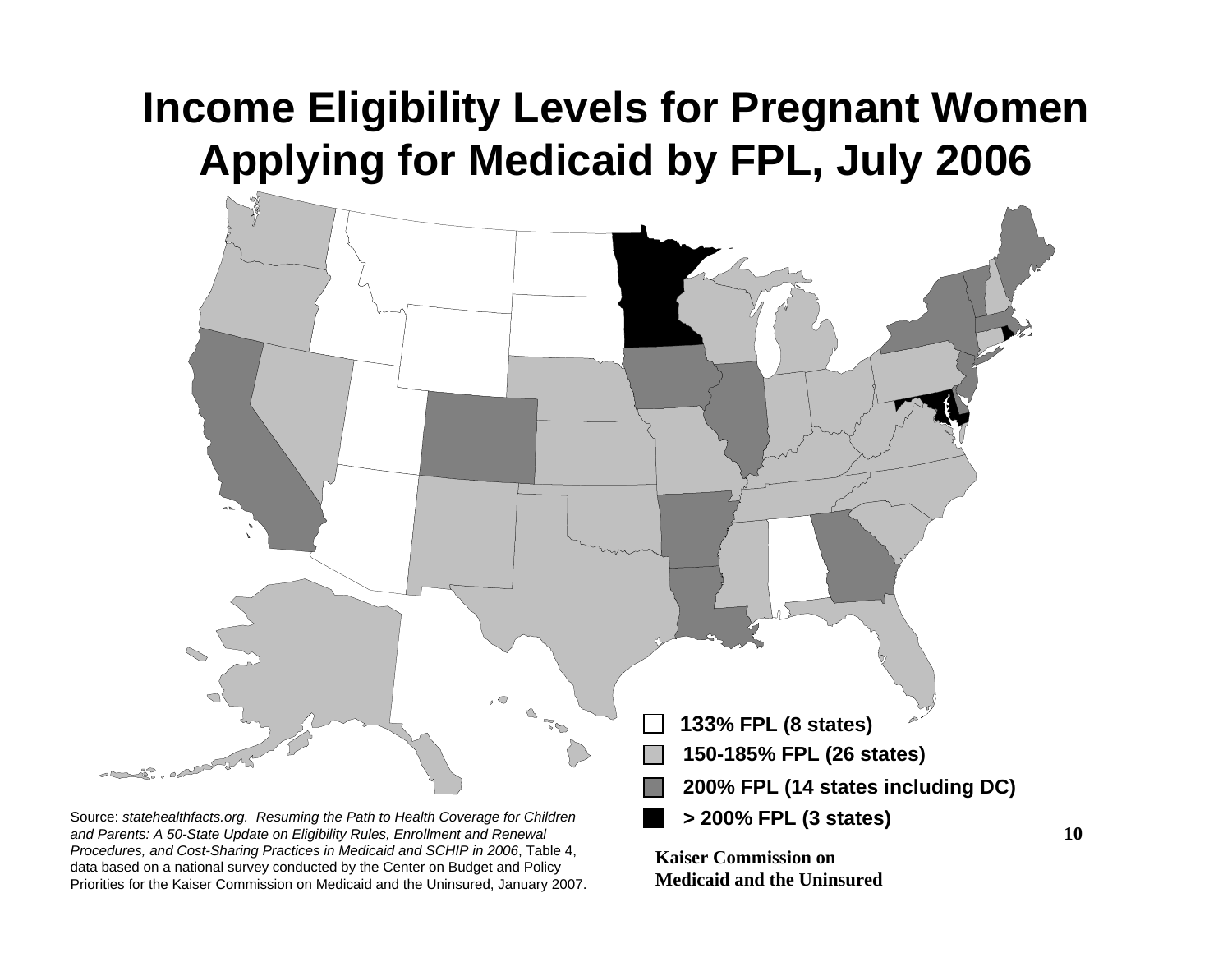

Source: *statehealthfacts.org.* Urban Institute and Kaiser Commission on Medicaid and the Uninsured estimates based on the Census Bureau's March 2005 and 2006 Current Population Survey (CPS: Annual Social and Economic Supplements).

**Kaiser Commission onMedicaid and the Uninsured**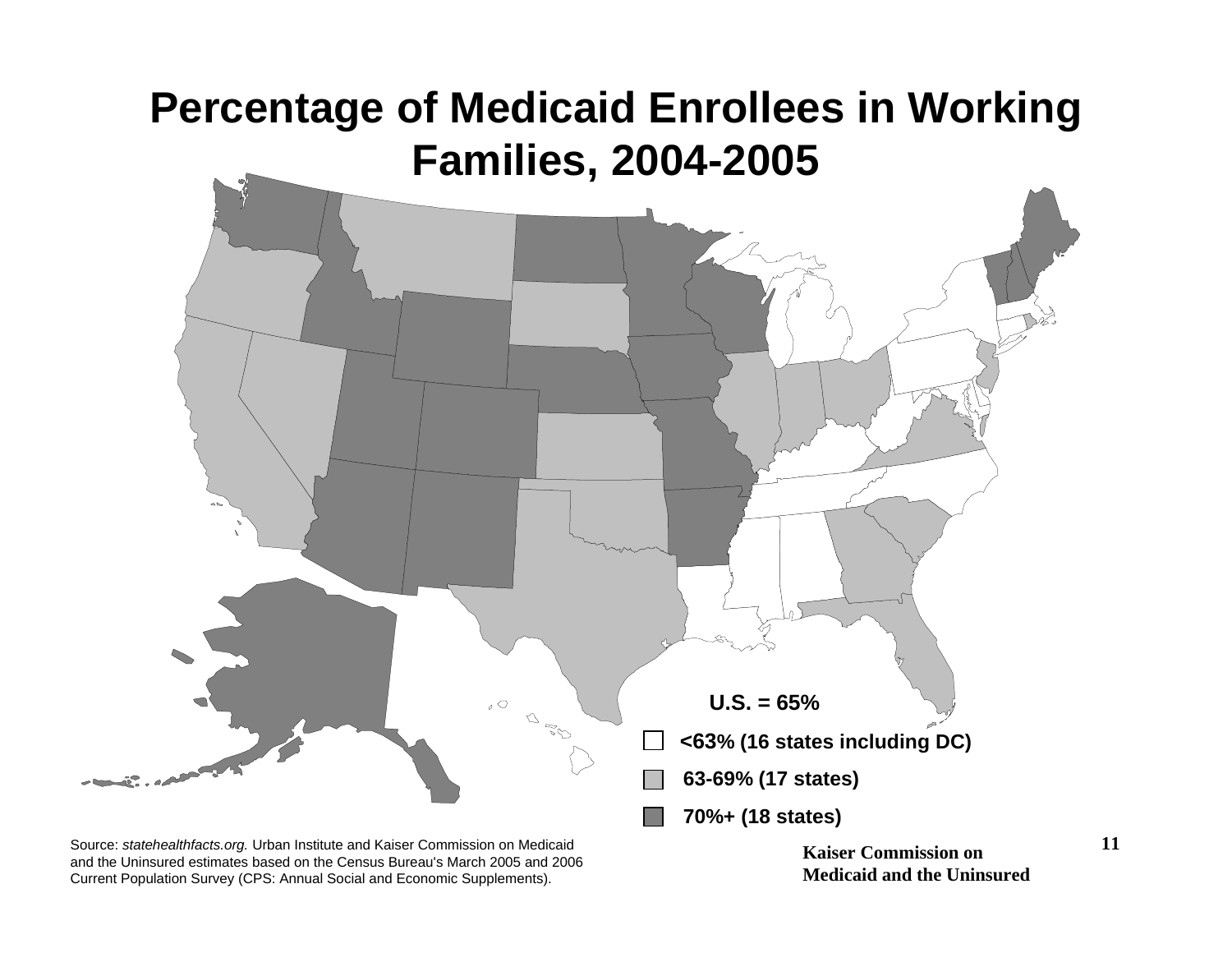## **Medicaid Eligibility for Working Parents by Income, July 2006**



\*The Federal Poverty Line (FPL) for a family of three in 2006 is \$16,600 per year. These eligibility levels do not reflect waivers that provide limited coverage. SOURCE: Based on a national survey conducted by the Center on Budget and Policy Priorities for KCMU, 2006.

#### K A I S E R C O M M I S S I O N O N Medicaid and the Uninsured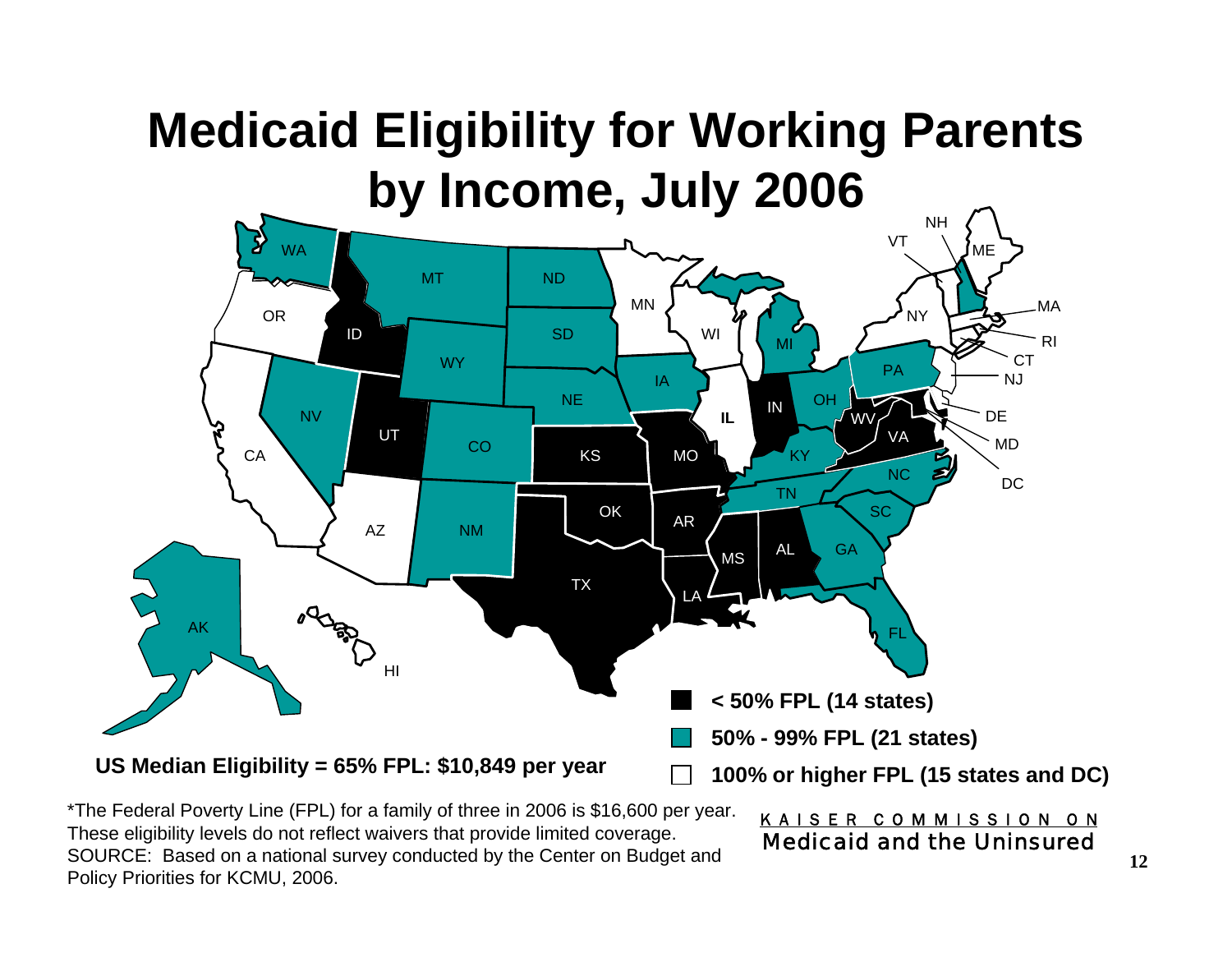## **Medicaid Eligibility for Working Parents by Federal Minimum Wage, July 2006**



SOURCE: Based on a national survey conducted by the Center on Budget and Polic y Priorities for KCMU, 2006.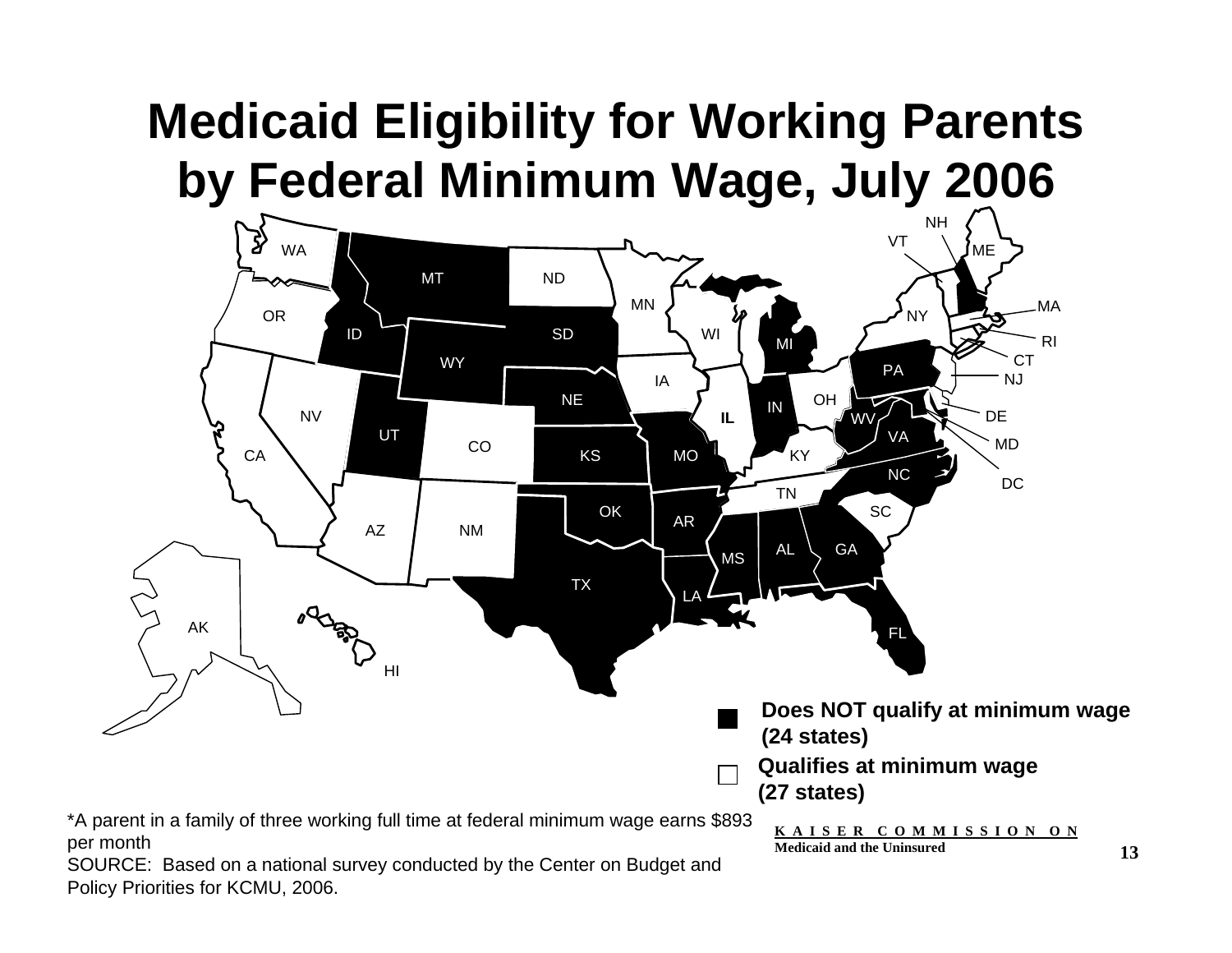# **Health Insurance Offer Rates by Firm Characteristics, 2006**

**Percent of firms offering health benefits:**



Less than 35% of the workforce in higher wage firms earns \$20,000 a year or less. In lower wage firms, 35% or more of the workforce earns \$20,000 a year or less. SOURCE: Kaiser/HRET Survey of Employer-Sponsored Health Benefits, 2006.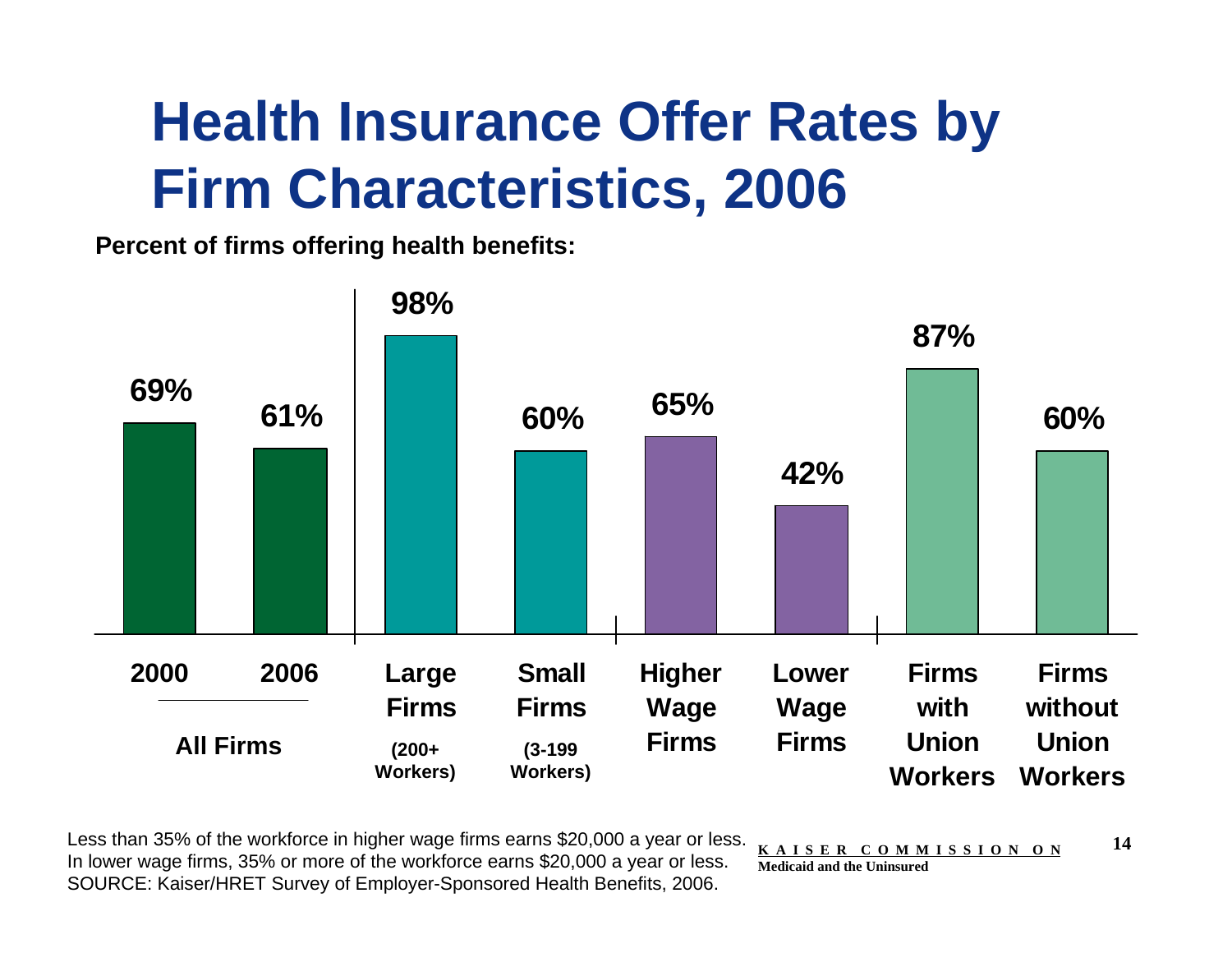#### **% of Maine Employers Offering Health Insurance to Full vs. Part Time Employees, by Size, 2004**



Source: Maine Department of Labor, Employee Benefits Survey **15**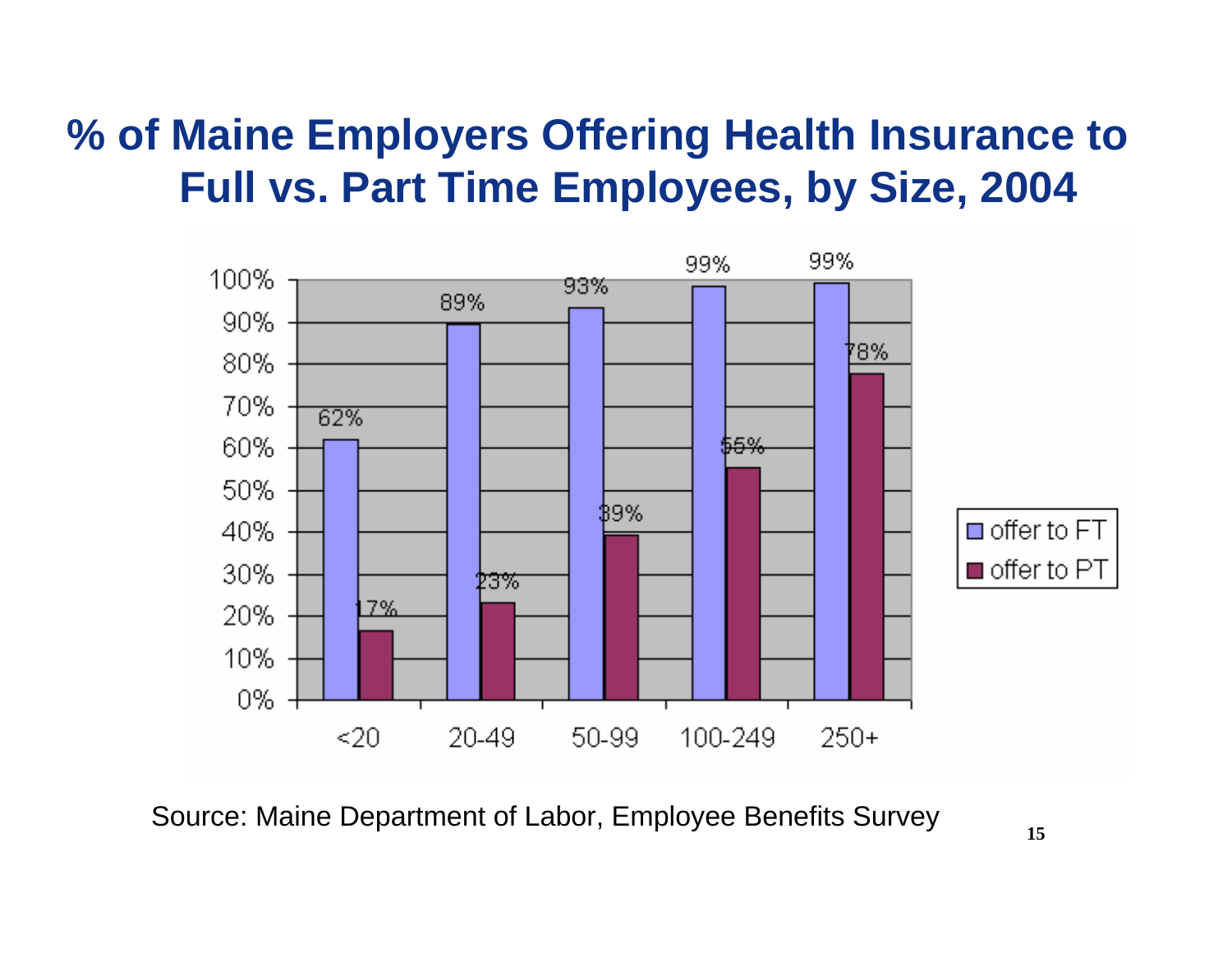*Premium Assistance Programs – are they really viable?*

*New strategies to address the nexus of employer coverage / Medicaid eligibility needed for low income working families.*